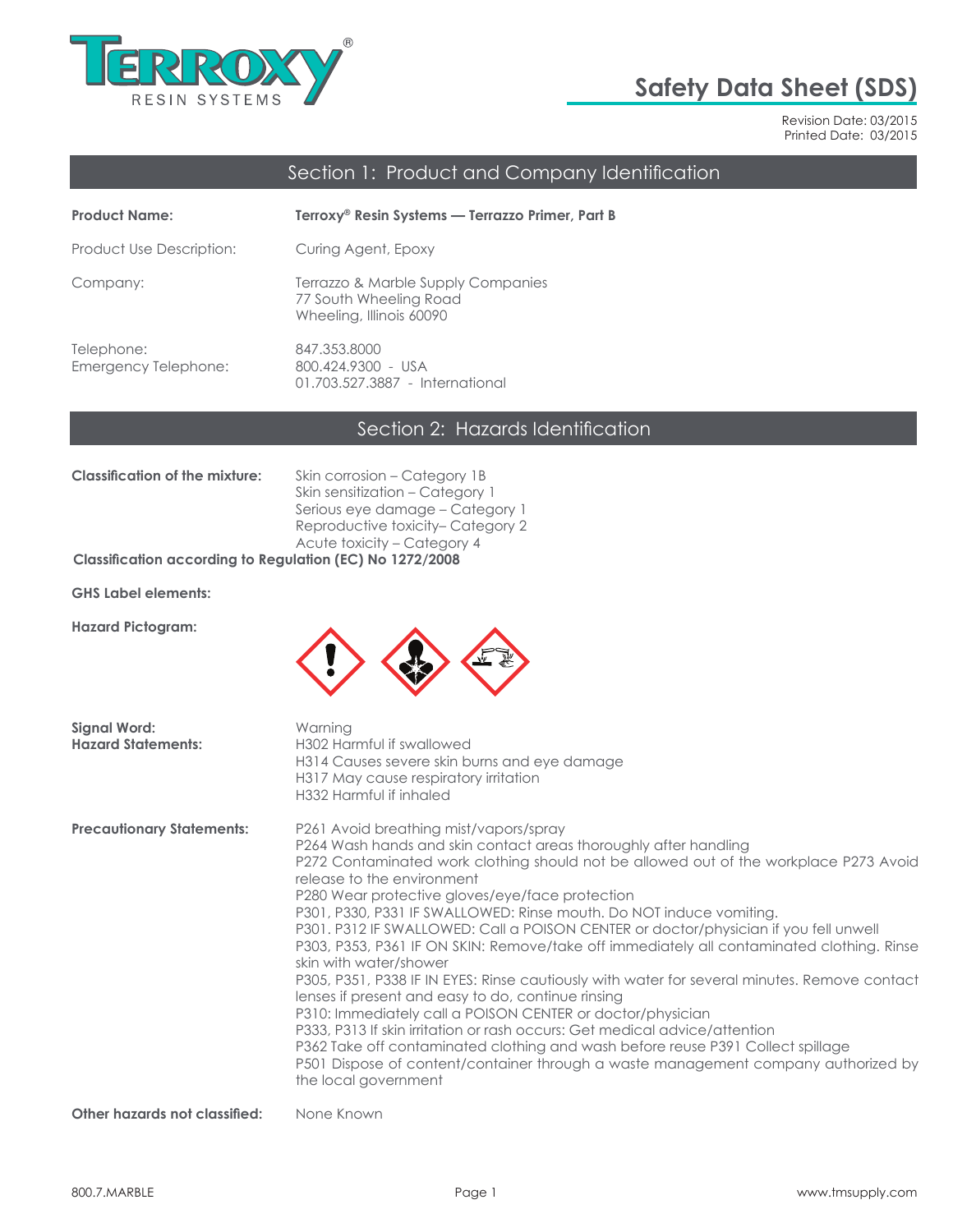# Section 3: Composition / Information on Ingredients

This product is a mixture.

| Component                                                              | CAS#                      | Amount                                   |                                                                                                                                  |
|------------------------------------------------------------------------|---------------------------|------------------------------------------|----------------------------------------------------------------------------------------------------------------------------------|
| Nonylphenol<br>Formaldehyde, Polymer with<br>Benzeneamine Hydrogenated | 25154-52-3<br>135108-88-2 | $25.0\% - 40.0\%$<br>$20.0\%$ - $30.0\%$ | Substances listed are present in<br>concentration of 1% or greater, or 0.1%                                                      |
| Benzyl Alcohol<br>Tetraethylenepentamine (TEPA) 112-57-2               | $100 - 51 - 6$            | $5.0\% - 15.0\%$<br>$3.0\% - 8.0\%$      | If cited as a potential Carcinogen in the<br>OSHA Hazards communication Standard.<br>Where proprietary ingredient is listed, the |
| Tris-2,4,6 (Dimethylaminomethyl)<br>Phenol                             | $90 - 72 - 2$             | $1.0\%$ - $5.0\%$                        | identity is available as provided in 29 CFR<br>1910.1200.                                                                        |
|                                                                        |                           |                                          |                                                                                                                                  |

N/E - Not Established

ALL ingredients are registered on TSCA

The remaining components are trade secret.

|                        | Section 4: First Aid Measures                                                                                                                                                                                                                                                                                                                                                                                                                                                              |
|------------------------|--------------------------------------------------------------------------------------------------------------------------------------------------------------------------------------------------------------------------------------------------------------------------------------------------------------------------------------------------------------------------------------------------------------------------------------------------------------------------------------------|
| <b>General advice:</b> | Swallowing this corrosive material may result in severe ulceration, inflammation and possible<br>perforation of the upper alimentary tract, with hemorrhage and fluid loss. Aspiration<br>of this product during induced emesis can result in severe lung injury. If evacuation of<br>stomach is necessary, use method least likely to cause aspiration, such as gastric lavage<br>after endotracheal intubation. Contact a Poison Control Center for additional treatment<br>information. |
| Eye contact:           | Flush eyes with plenty of water for at least 15 minutes retracting eyelids often. Tilt the head<br>to prevent chemical from transferring to the uncontaminated eye. Get immediate medical<br>attention.                                                                                                                                                                                                                                                                                    |
| Skin contact:          | Flush at once with potable water for at least 15 minutes. DO NOT attempt to neutralize with<br>chemical agents. Get immediate medical attention. Remove contaminated clothes. Wash<br>before reuse. Destroy contaminated shoes. Get medical attention if swelling and/or irritation<br>OCCUIS.                                                                                                                                                                                             |
| Ingestion:             | Give water to dilute stomach contents. DO NOT induce vomiting. If vomiting occurs, give fluids<br>again. Get immediate medical attention. Do not give anything by mouth to an unconscious<br>or convulsing person.                                                                                                                                                                                                                                                                         |
| Inhalation:            | Move to fresh air. Get medical attention if effects persist.                                                                                                                                                                                                                                                                                                                                                                                                                               |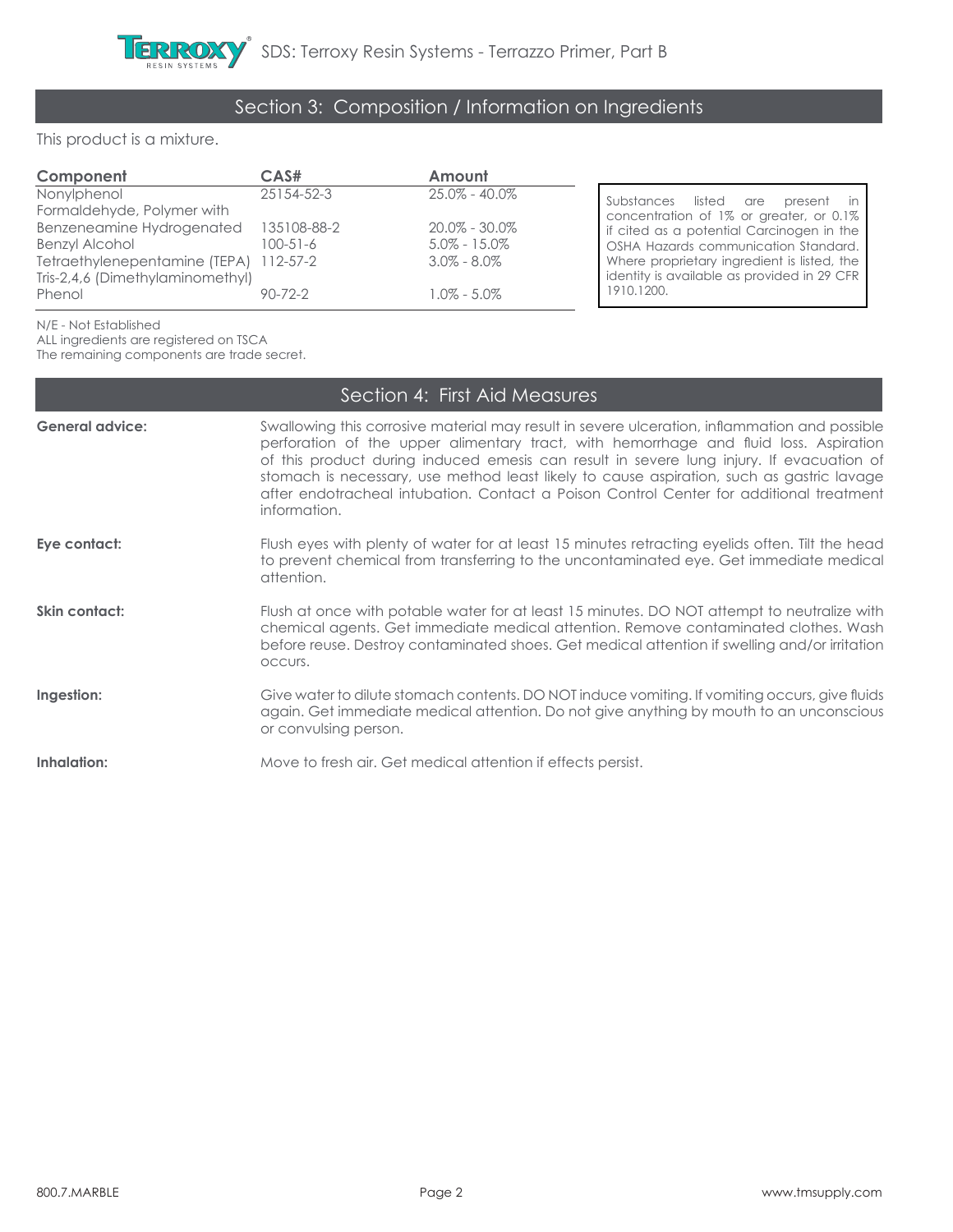

| Section 5: Fire Fighting Measures |  |
|-----------------------------------|--|
|-----------------------------------|--|

| Suitable extinguishing media:                             | Alcohol-resistant foam<br>Carbon dioxide (CO2)<br>Dry chemical<br>Dry sand<br>Limestone powder                                                                                                                                                                                                                                                                    |
|-----------------------------------------------------------|-------------------------------------------------------------------------------------------------------------------------------------------------------------------------------------------------------------------------------------------------------------------------------------------------------------------------------------------------------------------|
| Specific hazards:                                         | May generate ammonia gas. May generate toxic nitrogen oxide gases. Use of water may<br>result in the formation of very toxic aqueous solutions. Do not allow run-off from fire fighting<br>to enter drains or water courses. Incomplete combustion may form carbon monoxide.<br>Downwind personnel must be evacuated. Burning produces obnoxious and toxic fumes. |
| <b>Special protective</b><br>equipment for fire-fighters: | Avoid contact with the skin. A face shield should be worn. Use personal protective equipment.<br>Wear positive pressure self contained breathing equipment. Use water to cool containers<br>exposed to fire. Water may be an ineffective extinguishing agent.                                                                                                     |
| Further information:                                      | Vapors are heavier than air and may travel along the ground or be moved by ventilation<br>to ignition sources at locations distant from material handling point. Pressure may build up in<br>containers and create an explosion hazard.                                                                                                                           |

OSHA Flamability Class: Combustible Class III B

| Section 6: Accidental Release Measures |                                                                                                                                                                                                                                                                                                                                       |  |
|----------------------------------------|---------------------------------------------------------------------------------------------------------------------------------------------------------------------------------------------------------------------------------------------------------------------------------------------------------------------------------------|--|
| <b>Personal precautions:</b>           | Use self-contained breathing apparatus and chemically protective clothing. Wear suitable<br>protective clothing, gloves and eye/face protection. Evacuate personnel to safe areas.                                                                                                                                                    |  |
| <b>Environmental precautions:</b>      | Construct a dike to prevent spreading.                                                                                                                                                                                                                                                                                                |  |
| Methods for cleaning up:               | Approach suspected leak areas with caution. Contact Terrazzo and Marble Response Center<br>for advice. Place in appropriate chemical waste container.                                                                                                                                                                                 |  |
| <b>Additional advice:</b>              | If possible, stop flow of product. Avoid contact. Allow only personnel wearing goggles,<br>neoprene or rubber gloves and protective clothing to clean up spill. In confined areas a<br>full face respirator is recommended. Absorb spill with clay, diatomaceous earth or other<br>absorbent materials. Place in disposal containers. |  |

|                                            | Section 7: Handling and Storage                                                                                                                                                                                                                                                                           |
|--------------------------------------------|-----------------------------------------------------------------------------------------------------------------------------------------------------------------------------------------------------------------------------------------------------------------------------------------------------------|
| Handling:                                  | Avoid contact with eyes. Avoid contact with skin and eyes. Adhere to work practice rules<br>established by government regulations. Use personal protective equipment. When using, do<br>not eat, drink or smoke.                                                                                          |
| Storage:                                   | Do not store near acids. Keep containers tightly closed in a dry, cool and well-ventilated<br>place. Do not remove labels from empty containers. If mixtures of Part B and Part A are<br>allowed to remain in the mixing container past the pot life deadline, heat and a strong<br>reaction will result. |
| <b>Technical Measures</b><br>/Precautions: | Do not store in reactive metal containers.                                                                                                                                                                                                                                                                |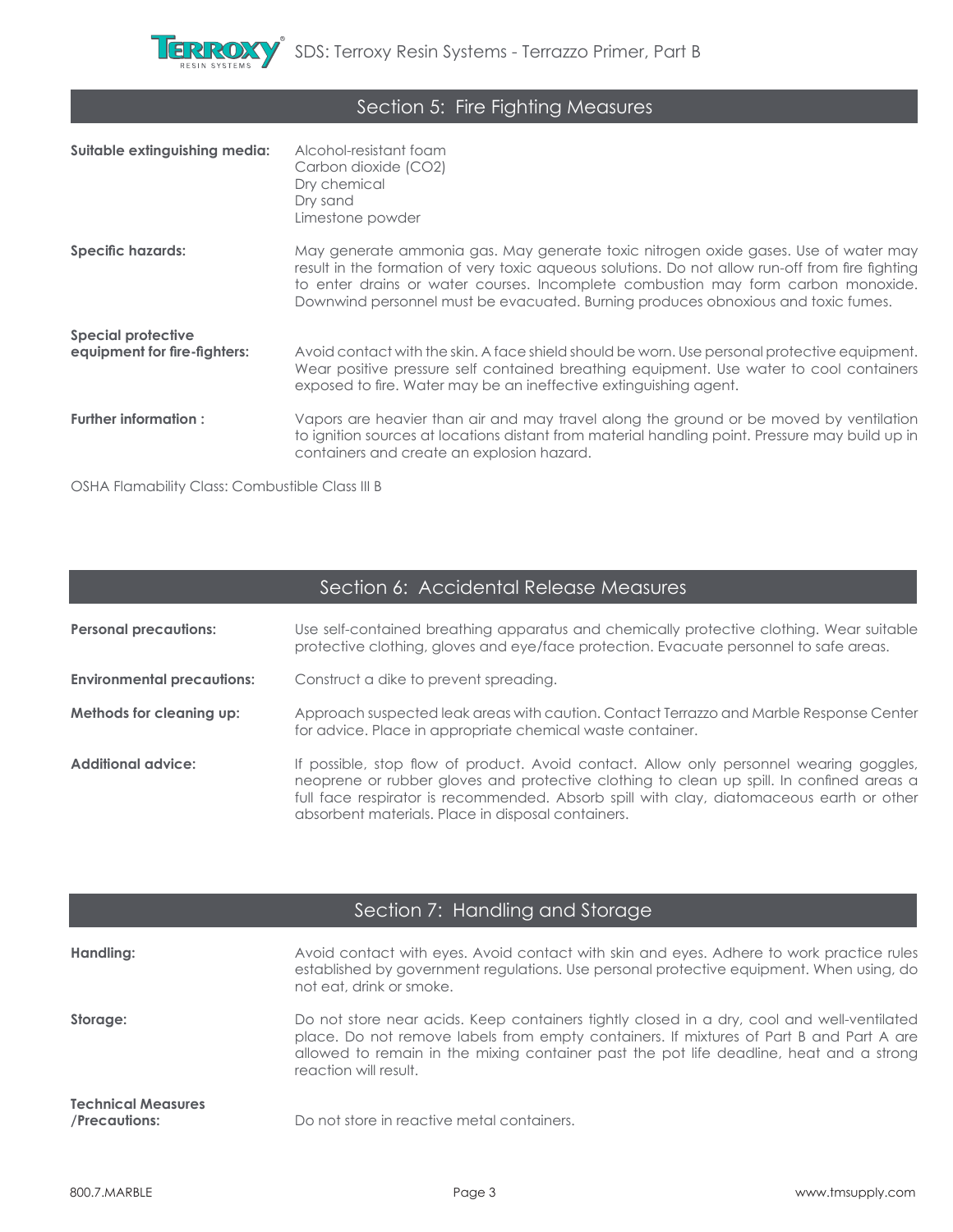# Section 8: Exposure Controls / Personal Protection

#### **Personal Protective Equipment:**

| <b>Respiratory Protection:</b>   | Not required for properly ventilated areas. If vapor or mist is generated and the occupational<br>exposure limit is exceeded, use appropriate NIOSH/MSHA approved self contained breathing<br>equipment or a full face respirator. Respirators should be selected by and used following<br>requirements found in OSHA's respirator standards (29 CFR 1910.134). |                                                                                      |                 |  |
|----------------------------------|-----------------------------------------------------------------------------------------------------------------------------------------------------------------------------------------------------------------------------------------------------------------------------------------------------------------------------------------------------------------|--------------------------------------------------------------------------------------|-----------------|--|
| <b>Ventilation:</b>              |                                                                                                                                                                                                                                                                                                                                                                 | Mechanical ventilation required if TLV is expected to be exceeded in confined areas. |                 |  |
| <b>Hand Protection:</b>          | Recommend wearing disposable latex or nitrile gloves when mixing to protect against<br>incidental contact. If continuous contact is expected, recommend butyl rubber gloves be<br>worn.                                                                                                                                                                         |                                                                                      |                 |  |
| <b>Eye Protection:</b>           | Wearsafety glasses with side shields or safety goggles when handling this product. Additionally,<br>wear a face shield when the possibility of splashing liquid exists. Do not wear contact lens.<br>Have an eye wash station available.                                                                                                                        |                                                                                      |                 |  |
| <b>Skin and Body Protection:</b> | Prevent contact with this product. Long sleeve shirts and trouser without cuffs and/or apron<br>is recommended if splashing liquids exists. Other protective equipment may be needed<br>depending on condition use.                                                                                                                                             |                                                                                      |                 |  |
| <b>Exposure Limit:</b>           | <b>Chemical Name</b>                                                                                                                                                                                                                                                                                                                                            | OSHA PEL                                                                             | <b>ACGIHTLV</b> |  |
|                                  | Nonylphenol                                                                                                                                                                                                                                                                                                                                                     | Not Established                                                                      | Not Established |  |
|                                  | Formaldehyde, Polymer with<br>Benzeneamine Hydrogenated                                                                                                                                                                                                                                                                                                         | Not Established                                                                      | Not Established |  |
|                                  | <b>Benzyl Alcohol</b>                                                                                                                                                                                                                                                                                                                                           | Not Established                                                                      | Not Established |  |
|                                  | Tetraethylenepentamine (TEPA)                                                                                                                                                                                                                                                                                                                                   | Not Established                                                                      | Not Established |  |
|                                  | Tris-2,4,6 (Dimethylaminomethyl) Phenol                                                                                                                                                                                                                                                                                                                         | Not Established                                                                      | Not Established |  |

# Section 9: Physical and Chemical Properties

| Form:                       | Liquid.                                     |
|-----------------------------|---------------------------------------------|
| Color:                      | Dark amber                                  |
| Odor:                       | Amine-like. Slight amonia odor.             |
| <b>Relative density:</b>    | $0.99$ (H2O = 1)                            |
| Vapor pressure:             | < 2.00 mmHg at 70 °F (21 °C)                |
| VOC:                        | 0.00                                        |
| Density:                    | 61.179 lb/ft3 (0.99 g/cm3) at 70 °F (21 °C) |
| pH:                         | 10                                          |
| <b>Boiling point/Range:</b> | $>$ 300 °F (148 °C)                         |
| Flash point:                | >200 °F (93 °C)                             |
| <b>Water solubility:</b>    | Slight                                      |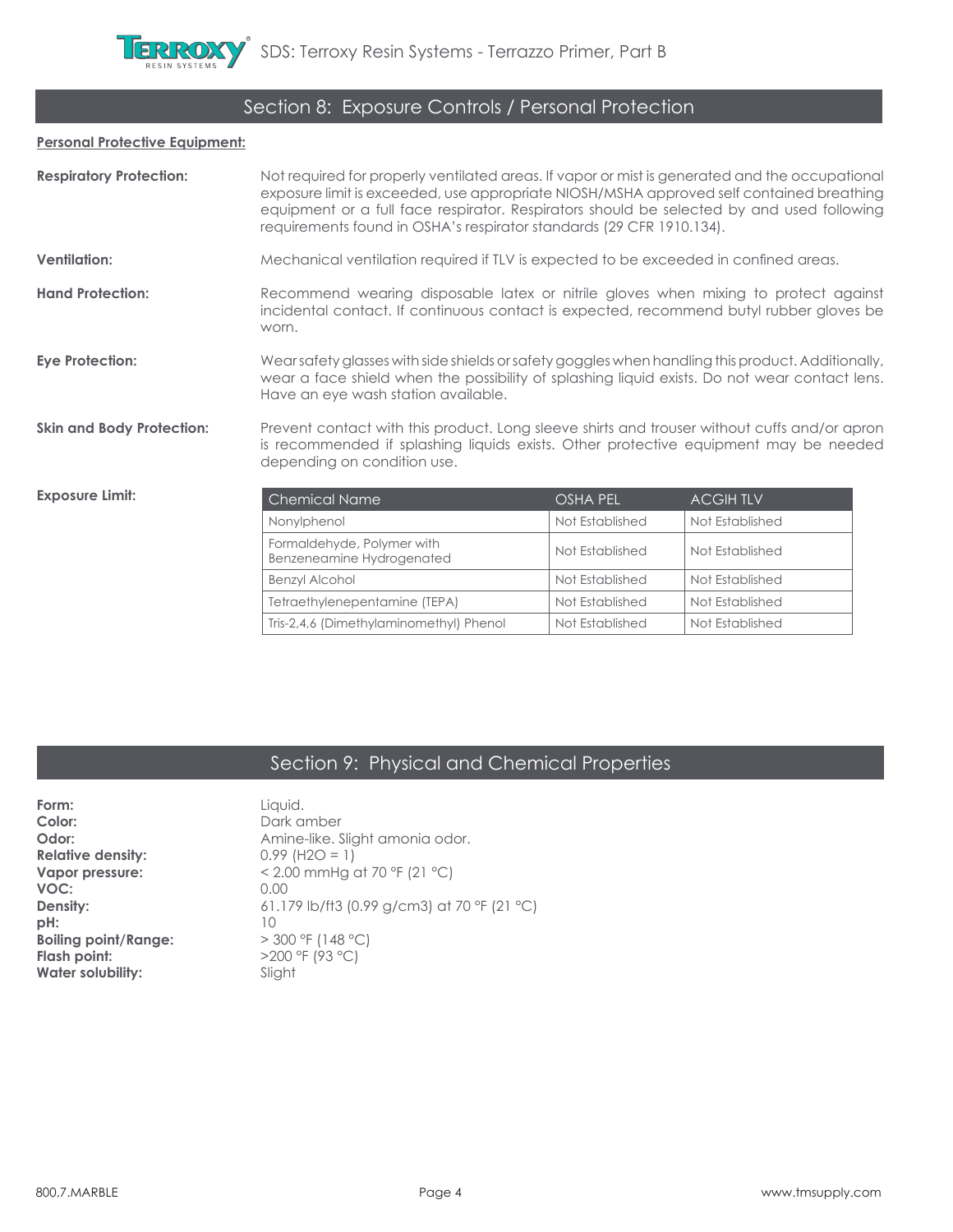

| Section 10: Reactivity Data                                             |                                                                                                                                                                                                                                                                                                                                                                                                                                                                                                                                                                    |  |
|-------------------------------------------------------------------------|--------------------------------------------------------------------------------------------------------------------------------------------------------------------------------------------------------------------------------------------------------------------------------------------------------------------------------------------------------------------------------------------------------------------------------------------------------------------------------------------------------------------------------------------------------------------|--|
| Stability:<br><b>Conditions to Avoid:</b><br><b>Materials to Avoid:</b> | Stable under normal conditions.<br>Not Applicable.<br>Product slowly corrodes copper, aluminum, zinc and galvanized surfaces.<br>Reaction with peroxides may result in violent decomposition of peroxide possibly creating an<br>explosion.<br>Sodium hypochlorite.<br>Organic acids (i.e. acetic acid, citric acid etc.).<br>Mineral acids.<br>Reactive metals (e.g. sodium, calcium, zinc etc.)<br>Nitrous acid and other nitrosating agents.<br>Materials reactive with hydroxyl compounds.<br>Oxidizing agents.<br>Epoxy resins under uncontrolled conditions. |  |
| <b>Hazardous</b><br><b>Decomposition Products:</b>                      | Nitric acid.<br>Ammonia<br>Nitrogen oxides (NOx).<br>Nitrogen oxide can react with water vapors to form corrosive nitric acid.<br>Carbon monoxide.<br>Carbon dioxide (CO2).<br>Aldehydes<br>Flammable hydrocarbon fragments (e.g., acetylene).<br>When exposed to fire, oxides of Carbon and Nitrogen will be generated.                                                                                                                                                                                                                                           |  |
| <b>Hazardous Polymerization:</b>                                        | Will not occur.                                                                                                                                                                                                                                                                                                                                                                                                                                                                                                                                                    |  |

# Section 11: Toxicological Information

| <b>Acute Health Hazard</b>   |                                                                                                                                                                                                                                                                                                                                                                                                                                                                                                                                                                                                                                                                                                                                                                                                                                                 |
|------------------------------|-------------------------------------------------------------------------------------------------------------------------------------------------------------------------------------------------------------------------------------------------------------------------------------------------------------------------------------------------------------------------------------------------------------------------------------------------------------------------------------------------------------------------------------------------------------------------------------------------------------------------------------------------------------------------------------------------------------------------------------------------------------------------------------------------------------------------------------------------|
| Ingestion:                   | $LD50: > 500$ mg/kg                                                                                                                                                                                                                                                                                                                                                                                                                                                                                                                                                                                                                                                                                                                                                                                                                             |
| Species:                     | Rat                                                                                                                                                                                                                                                                                                                                                                                                                                                                                                                                                                                                                                                                                                                                                                                                                                             |
| Method:                      | Estimated                                                                                                                                                                                                                                                                                                                                                                                                                                                                                                                                                                                                                                                                                                                                                                                                                                       |
| Inhalation:                  | $LC50(1H):$ > 20 mg/l                                                                                                                                                                                                                                                                                                                                                                                                                                                                                                                                                                                                                                                                                                                                                                                                                           |
| Species:                     | Rat                                                                                                                                                                                                                                                                                                                                                                                                                                                                                                                                                                                                                                                                                                                                                                                                                                             |
| Method:                      | Estimated                                                                                                                                                                                                                                                                                                                                                                                                                                                                                                                                                                                                                                                                                                                                                                                                                                       |
| Skin.:                       | $LD50: > 2,000 \text{ mg/kg}$                                                                                                                                                                                                                                                                                                                                                                                                                                                                                                                                                                                                                                                                                                                                                                                                                   |
| Species:                     | Rabbit.                                                                                                                                                                                                                                                                                                                                                                                                                                                                                                                                                                                                                                                                                                                                                                                                                                         |
| Method:                      | Estimated.                                                                                                                                                                                                                                                                                                                                                                                                                                                                                                                                                                                                                                                                                                                                                                                                                                      |
| Eye irritation/corrosion:    | Severe eye irritation.                                                                                                                                                                                                                                                                                                                                                                                                                                                                                                                                                                                                                                                                                                                                                                                                                          |
| Acute dermal                 |                                                                                                                                                                                                                                                                                                                                                                                                                                                                                                                                                                                                                                                                                                                                                                                                                                                 |
| irritation/corrosion:        | Severe skin irritation. Corrosive to the skin of a rabbit.                                                                                                                                                                                                                                                                                                                                                                                                                                                                                                                                                                                                                                                                                                                                                                                      |
| Sensitization:               | Sensation has occurred in laboratory animals after repeated exposure.                                                                                                                                                                                                                                                                                                                                                                                                                                                                                                                                                                                                                                                                                                                                                                           |
|                              |                                                                                                                                                                                                                                                                                                                                                                                                                                                                                                                                                                                                                                                                                                                                                                                                                                                 |
| <b>Chronic Health Hazard</b> |                                                                                                                                                                                                                                                                                                                                                                                                                                                                                                                                                                                                                                                                                                                                                                                                                                                 |
|                              | The product or a component may be mutagenic, the data is inconclusive. Mixed<br>Polycycloaliphatic amines was tested in rats for systemic effects in a subchronic (28 day) oral<br>study at doses ranging from 15 to 300 mg/kg/day. Effects seen at 300 mg/kg/day included<br>decreased survival, decreased body weight gain, increased liver, kidney, and adrenal<br>weights and histological changes in the liver, kidney, adrenals and spleen. The No-Observed-<br>Adverse-Effect-Level (NOAEL) was 15 mg/kg/day. Rats exposed orally to 800 mg/kg benzyl<br>alcohol for thirteen weeks exhibited CNS depression and histopathological changes in the<br>brain, thymus and skeletal muscules. The No-Observed-Adverse-Effect-Level (NOAEL) was<br>400 mg/kg. No evidence of carcinogenicity was seen in a two-year study with rats and mice. |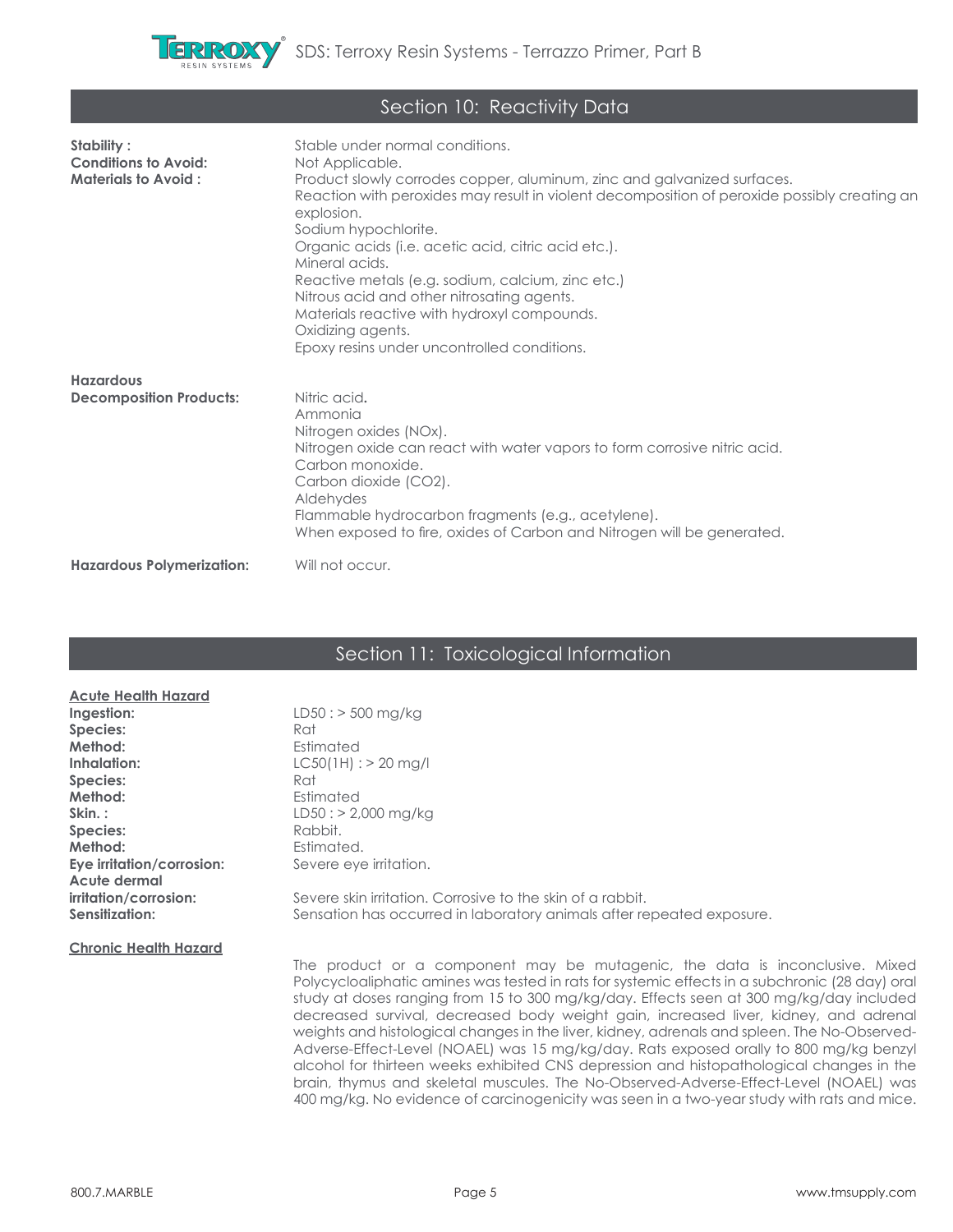

# Section 12: Ecological Information

### **Ecotoxicity effects**

Aquatic toxicity: No data available.

| Toxicity to fish - Components:                            |                           |                                     |                                                |  |
|-----------------------------------------------------------|---------------------------|-------------------------------------|------------------------------------------------|--|
| Nonylphenol:                                              | LC50 (96 h) : 0.128 mg/l  |                                     | Species: Fathead Minnow (Pimephales Promelas). |  |
| Toxicity to daphnia - Components:                         |                           |                                     |                                                |  |
| Nonylphenol:                                              | EC50 (48 h) : 0.0848 mg/l |                                     | Species: Daphnia                               |  |
| Nonylphenol:                                              | EC50(48 h): 0.19 mg/l     |                                     | Species: Daphnia                               |  |
| Toxicity to other organisms:<br>No data available.        |                           |                                     |                                                |  |
| <b>Persistence and degradability</b>                      |                           |                                     |                                                |  |
| Mobility:                                                 |                           | No data available.                  |                                                |  |
| Bioaccumulation:                                          |                           | No data available.                  |                                                |  |
| Bioaccumulation - Components:                             |                           |                                     |                                                |  |
| Nonylphenol:                                              |                           | Moderate bioaccumulation potential. |                                                |  |
|                                                           |                           |                                     |                                                |  |
| Formaldehyde, polymer with<br>benzeneamine, hydrogenated: |                           | Does not bioaccumulate              |                                                |  |
|                                                           |                           |                                     |                                                |  |

# Section 13: Disposal Considerations

| Waste from residues /<br>unused products: | Contact supplier if guidance is required.                                                              |
|-------------------------------------------|--------------------------------------------------------------------------------------------------------|
| Contaminated packaging:                   | Dispose of container and unused contents in accordance with federal, state, and local<br>requirements. |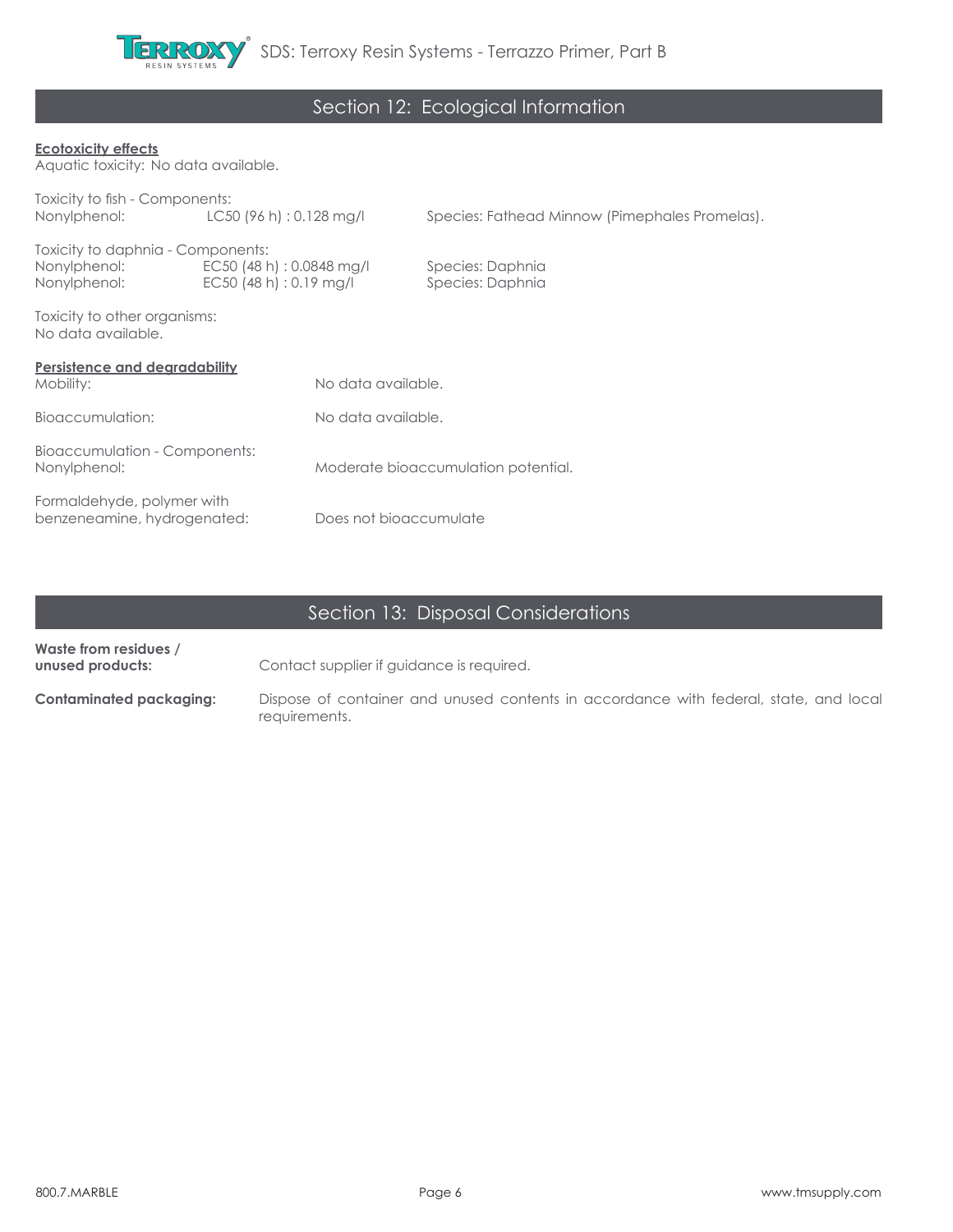

## Section 14: Transport Information

| <b>CFR</b><br>Proper shipping name:<br>Class:<br>UN/ID No.:<br>Packing group:<br><b>NAERG No.:</b> | AMINES, LIQUID, CORROSIVE, N.O.S. (CYCLOALIPHATIC AMINES/NONYLPHENOL)<br>8<br><b>UN2735</b><br>$\mathbb{H}$<br>153 |
|----------------------------------------------------------------------------------------------------|--------------------------------------------------------------------------------------------------------------------|
| <b>IATA</b><br>Proper shipping name:<br>Class:<br>UN/ID No.:<br><b>Packing group:</b>              | AMINES, LIQUID, CORROSIVE, N.O.S. (CYCLOALIPHATIC AMINES/NONYLPHENOL)<br>8<br><b>UN2735</b><br>$\mathbb{H}$        |
| <b>IMDG</b><br>Proper shipping name:<br>Class:<br>UN/ID No.:<br><b>Packing group:</b>              | AMINES, LIQUID, CORROSIVE, N.O.S. (CYCLOALIPHATIC AMINES/NONYLPHENOL)<br>8<br><b>UN2735</b><br>$\mathbb{H}$        |
| <b>CTC</b><br>Proper shipping name:<br>Class:<br>UN/ID No.:<br><b>Packing group:</b>               | AMINES, LIQUID, CORROSIVE, N.O.S. (CYCLOALIPHATIC AMINES/NONYLPHENOL)<br>8<br><b>UN2735</b><br>$\mathbb{H}$        |

## Section 15: Regulatory Information

OSHA Hazard Communication Standard (29 CFR 1910.1200) Hazard Class(es)Corrosive. Sensitizer.

| Country     | Regulatory List | <b>Notification</b>                                                                                                |
|-------------|-----------------|--------------------------------------------------------------------------------------------------------------------|
| <b>USA</b>  | <b>TSCA</b>     | Included on Inventory                                                                                              |
| EU          | <b>EINECS</b>   | Included on EINECS inventory or polymer substance, monomers included<br>on EINECS inventory are no longer polymer. |
| Canada      | <b>DSL</b>      | Included on Inventory                                                                                              |
| Australia   | <b>AICS</b>     | Included on Inventory                                                                                              |
| Japan       | <b>ENCS</b>     | Included on Inventory                                                                                              |
| South Korea | ECL             | Included on Inventory                                                                                              |
| China       | <b>SEPA</b>     | Included on Inventory                                                                                              |
| Philippines | <b>PICCS</b>    | Included on Inventory                                                                                              |

EPA SARA Title III Section 312 (40 CFR 370) Hazard Classification:

Acute Health Hazard

EPA SARA Title III Section 313 (40 CFR 372) Component(s) above 'de minimus' level: None.

US. California Safe Drinking Water & Toxic Enforcement Act (Proposition 65):

 This product does not contain any chemicals known to State of California to cause cancer, birth defects or any other harm.

WHMIS Hazard Classification:

Toxic Material Causing Other Toxic Effects, Corrosive Material